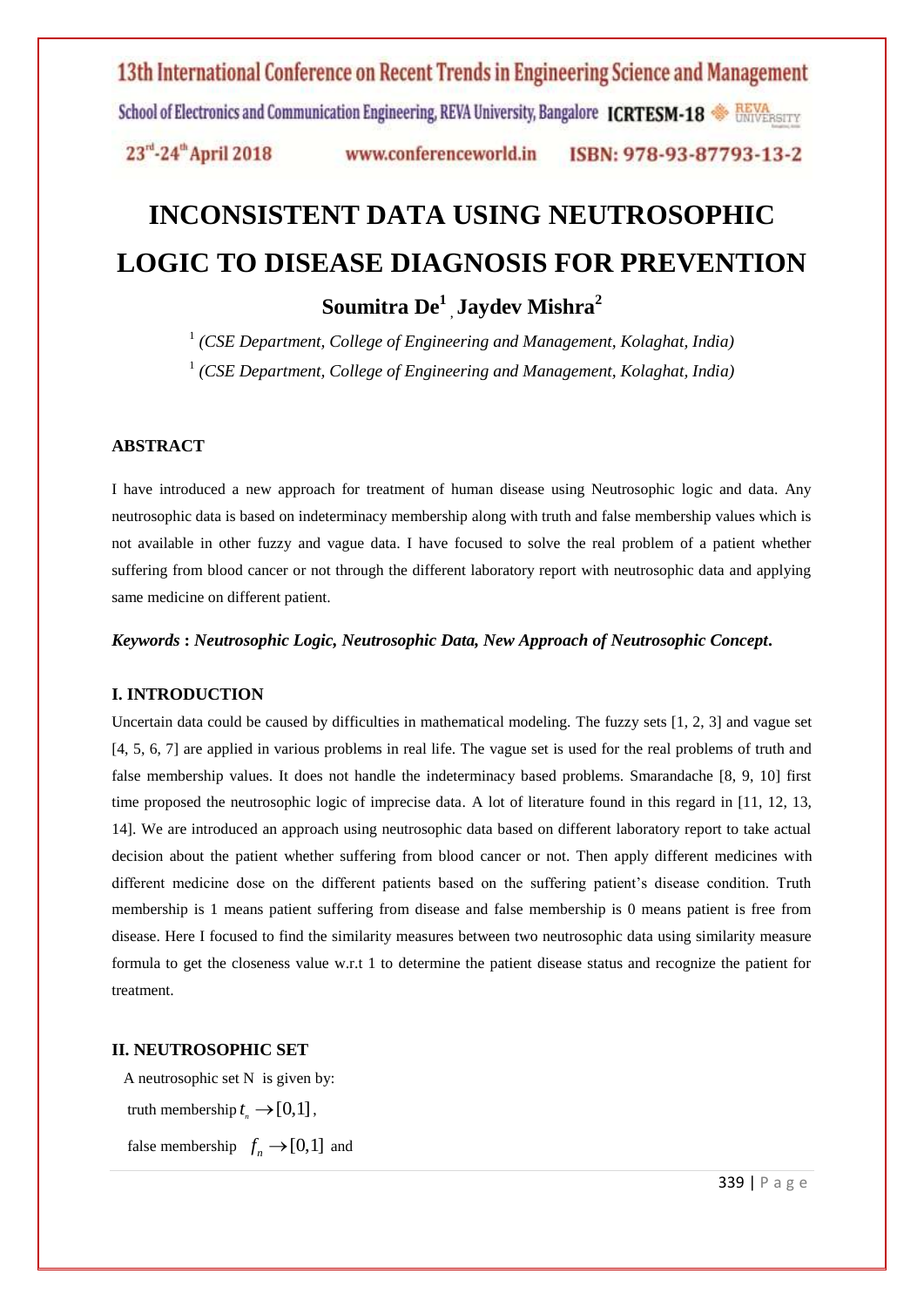School of Electronics and Communication Engineering, REVA University, Bangalore ICRTESM-18 SURVERSITY

23<sup>rd</sup>-24<sup>th</sup> April 2018 www.conferenceworld.in ISBN: 978-93-87793-13-2

indeterminacy membership function  $I_n \to [0,1]$  such that  $t_n + f_n \le 1$  and  $t_n + f_n + i_n \le 2$  and is represented as  $N = \{ \langle n, [t_n, i_n, f_n] \rangle \}.$ 

#### **III. SIMILARITY MEASURE OF TWO NEUTROSOPHIC VALUES**

In this paper, we have mentioned a similarity measure formula using neutrosophic data to measure closeness between two neutrosophic values which is given below.

Similarity Measure (S.M.) between two neutrosophic values:

Let *x* and *y* be any two neutrosophic values such that  $x = [t_x, i_x, f_x]$  and  $y = [t_y, i_y, f_y]$  where  $0 \le t_x \le 1, 0 \le t_y \le 1$  $i_x \le 1$ ,  $0 \le f_x \le 1$  and  $0 \le t_y \le 1$ ,  $0 \le i_y \le 1$ ,  $0 \le f_y \le 1$  with  $0 \le t_x + f_x \le 1$ ,  $0 \le t_y + f_y \le 1$ ,  $t_x + i_x + f_x \le 2$ ,  $t_y + i_y + f_y \le 2$ .

Let  $SE(x, y)$  denote the similarity measure between x and y.

Then,

$$
SE(x, y) = \sqrt{\left(1 - \frac{\left|(t_x - t_y) - (t_x - t_y) - (f_x - f_y)\right|}{3}\right)\left(1 - \left|(t_x - t_y) + (t_x - t_y) + (f_x - f_y)\right|\right)}
$$

#### **IV. NEW APPROACH USING NEUTROSOPHIC CONCEPT**

#### **4.1 New Approach of Neutrosophic Concept**

*Step1*: Consider different patients who are expecting to suffer blood cancer disease.

**Step 2:** Collect their laboratory reports from different laboratory with neutrosophic data.

**Step 3:** Applying similarity measure formula to find the closeness value between two neutrosophic data.

*Step 4:* Similarity measure value indicates patient suffers from blood cancer with %.

*Step 5:* Similarity measure value 1 means 100% suffers and 0 means not suffer.

**Step 6:** Depends on percentage of suffering medicine will be different for a patient along with dose.

#### **4.2 Problem**

I have taken neutrosophic data about different laboratory report of different patients to determine which patient is suffering from blood cancer disease and what percentages. It will help to the doctor to prescribe proper medicine with accurate dose for treatment purpose as per percentage of disease spread.

| Patient(P) | Neutrosophic Data as per |
|------------|--------------------------|
|            | different pathological   |
|            | laboratory $(t, i, f)$   |
|            | (0.73, 0.09, 0.12)       |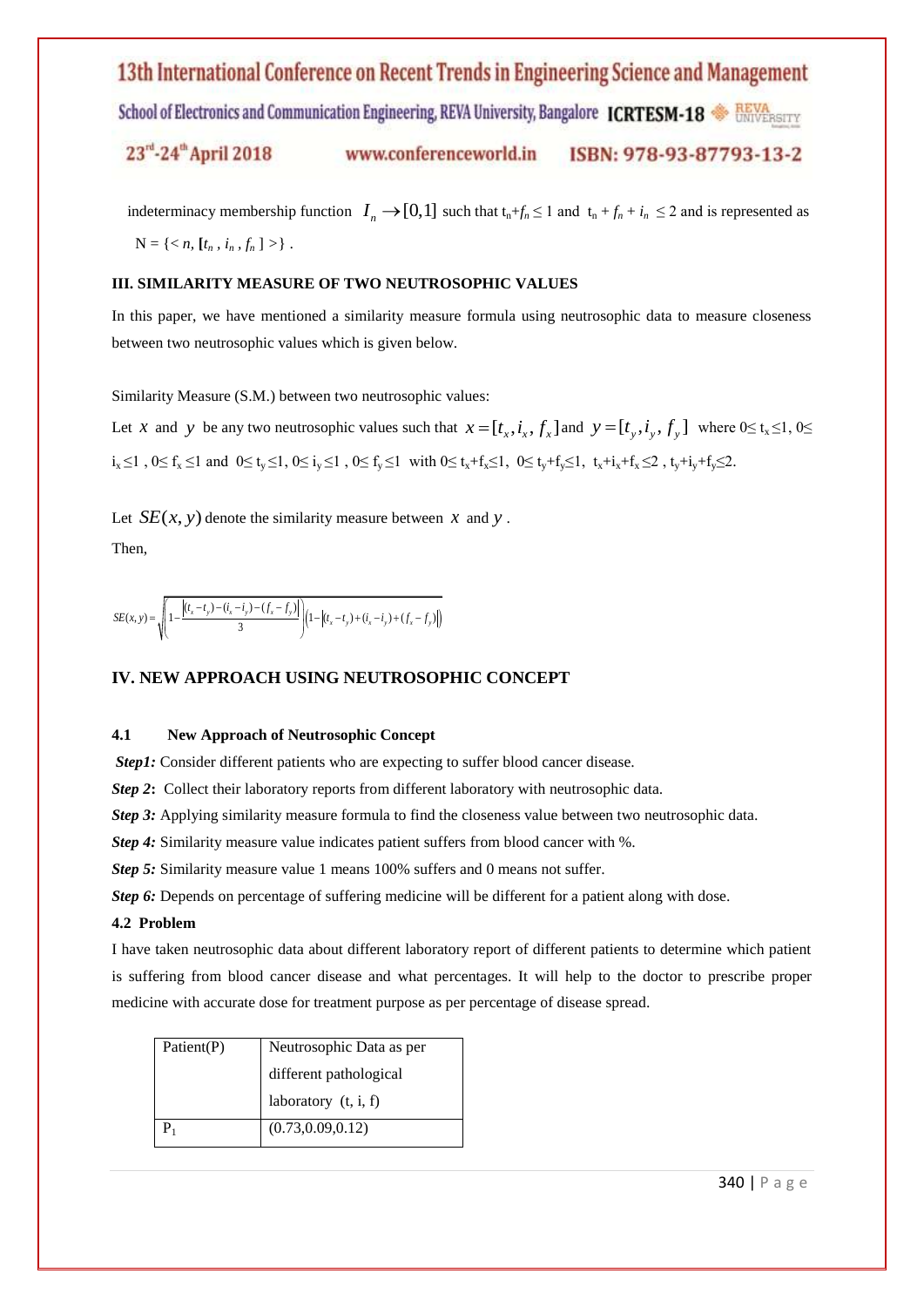School of Electronics and Communication Engineering, REVA University, Bangalore ICRTESM-18 SURVERSITY

# 23rd-24th April 2018

www.conferenceworld.in

ISBN: 978-93-87793-13-2

| $P_{2}$          | (0.645, 0.02, 0.09) |
|------------------|---------------------|
| $P_{3}$          | (0.85, 0.071, 0.11) |
| $\mathrm{P}_{4}$ | (0.51, 0.06, 0.17)  |
| $P_5$            | (0.78, 0.074, 0.19) |

 **Table 1**. Problem data

#### **4.3 Solution**

Patient (P) is suffering from blood cancer with neutrosophic value [1, 0, 0], here truthness value is 1. Other patient is from suffering or not from blood cancer; it depends on the similarity measure values between P and any other of the patient  $(P_1$  to  $P_5)$ .

Let us consider the two neutrosophic data P and P1  
Here, 
$$
t_x = 1
$$
,  $i_x = 0$ ,  $f_x = 0$ ,  $t_y = .73$ ,  $i_{y=}$ .09,  $f_y = .12$ 

Then  
\n
$$
S.M.(P, P_1) = \sqrt{\left(1 - \frac{|(1 - .73) - (0 - .09) - (0 - .12)|}{3}\right) \left(1 - |(1 - .73) + (0 - .09) + (0 - .12)|\right)}
$$
\n
$$
= \sqrt{\left(1 - \frac{.48}{3}\right) \times (1 - .06)} = \sqrt{0.7896} = 0.888
$$

Here closeness value is .888

Again for P and P<sub>2</sub>  
\n
$$
S.M.(P, P_2) = \sqrt{\left(1 - \frac{|(1 - .645) - (0 - .02) - (0 - .09)|}{3}\right) \left(1 - |(1 - .645) + (0 - .02) + (0 - .09)|\right)}
$$
\n
$$
= \sqrt{\left(1 - \frac{.465}{3}\right) \times (1 - .245)} = \sqrt{0.637975} = 0.798
$$

Here closeness value is .798

Again for  $P$  and  $P_3$ 

Again for P and P<sub>3</sub>  
\n
$$
S.M.(P, P_3) = \sqrt{\left(1 - \frac{|(1 - .85) - (0 - .071) - (0 - .11)|}{3}\right) \left(1 - |(1 - .85) + (0 - .071) + (0 - .11)|\right)}
$$
\n
$$
= \sqrt{\left(1 - \frac{.331}{3}\right) \times (1 - .031)} = \sqrt{0.86202} = 0.928
$$

The closeness value is .928

Again for P and P<sup>4</sup>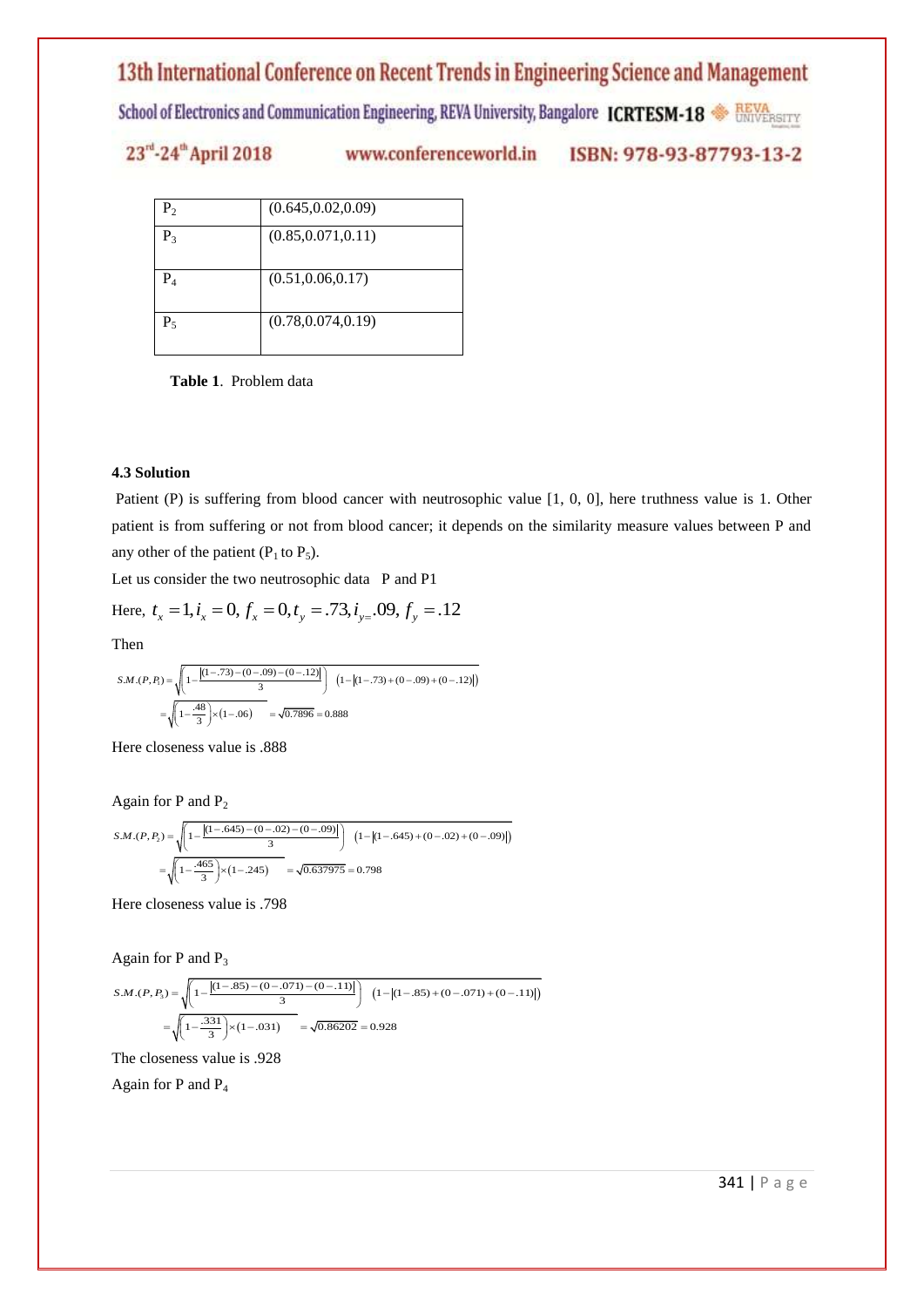School of Electronics and Communication Engineering, REVA University, Bangalore ICRTESM-18

$$
SM.(P, P_4) = \sqrt{1 - \frac{|(1 - .51) - (0 - .06) - (0 - .17)|}{3}} = \sqrt{1 - \frac{|(1 - .51) - (0 - .06) - (0 - .17)|}{3}} = \sqrt{0.5624} = 0.7499
$$

The closeness value is .7499

Again for  $P$  and  $P_5$ 

The closeness value 1s .7499  
\nAgain for P and P<sub>5</sub>  
\n
$$
S.M.(P, P_s) = \sqrt{\left(1 - \frac{|(1 - .78) - (0 - .074) - (0 - .19)|}{3}\right) \left(1 - |(1 - .78) + (0 - .074) + (0 - .19)|\right)}
$$
\n
$$
= \sqrt{\left(1 - \frac{.484}{3}\right) \times (1 - .044)} = \sqrt{0.80175} = 0.895
$$

The closeness value is .895

So, according to closeness value of the two neutrosophic data (where one data is fixed means patient is fully suffering from blood cancer disease other is not fixed and it changes lab to lab), I must say that patient ( $P_3$ ) is suffering maximum 92.8% of blood cancer then patient  $(P_5)$  89.5%, patient  $(P_1)$  88.8%, patient(P<sub>2</sub>)79.8% and patient  $(P_4)$  74.99% chances to suffer from blood cancer disease.

#### **V. CONCLUSION**

A new approach of inconsistent data based on different pathological report has been used to check the disease and percentage of disease (blood cancer) has been spread in human body. In different application field, the neutrosophic logic is used in a database for handling inconsistent data. My approach has been used to diagnosis a blood cancer disease in different patients on the basis of different pathological laboratory report based on neutrosophic data. After that applying proper medicine with actual dose by the doctor for their treatment This approach should not be applicable on fuzzy and vague data related problems because these two type of data unable to handle indeterminacy membership value of a inconsistent data.

#### **REFERENCES**

**[1]** K.V.S.V.N. Raju and A.K. Majumdar, "Fuzzy functional dependencies and lossless join decomposition of fuzzy relational database system",Vol.13,No.2,pp.129-166,1988.

- **[2]** M. I. Sözat and A. Yazici "A complete axiomatization for fuzzy functional and multivalued dependencies in fuzzy database relations", Fuzzy Sets and Systems, Vol. 117, No. 2, pp.161-181, 2001.
- **[3]** O. Bahar and A Yazici., "Normalization and Lossless Join Decomposition of Similarity-Based Fuzzy Relational Databases", International Journal of Intelligent Systems, Vol. 19, No. 10, pp. 885-917, 2004.
- **[4]** F. Zhao, Z. M. Ma and L. Yan, "A Vague Relational Model and Algebra", Fourth International Conference on Fuzzy Systems and Knowledge Discovery (FSKD 2007), Vol. 1, pp. 81-85, 2007.
- **[5]** F. Zhao and Z. M. Ma, "Vague Query Based on Vague Relational Model", AISC 61, pp. 229-238, Springer- Verlag Berlin Heidelberg, 2009.
- **[6]** J. Mishra , S. Ghosh, "A New Functional Dependency in a Vague Relational Database Model",